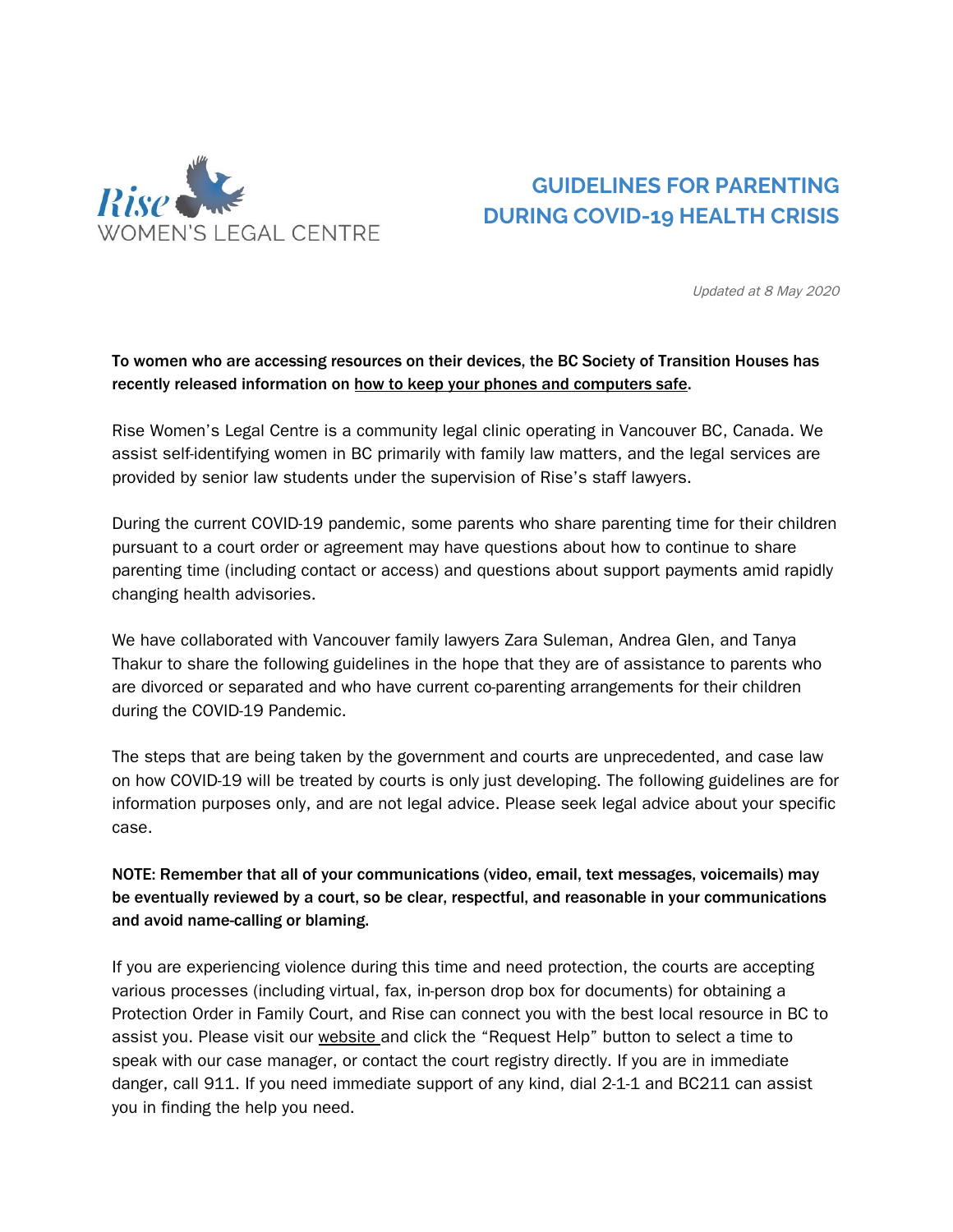If you have a court order in place specifying parenting time or support payments, you should follow it unless there are extreme or special circumstances. Although the Government of BC does not appear to have officially designated the exchange of children as an "essential" reason for leaving homes (see BC [list](https://www2.gov.bc.ca/gov/content/safety/emergency-preparedness-response-recovery/covid-19-provincial-support/essential-services-covid-19#non-health) of essential services), other jurisdictions have been explicit that moving children between parents' homes is an exception to stay-at-home rules and we believe that this will also be the case in BC.

Should the COVID-19 pandemic prevent parents from being able to follow family court orders, parents should attempt to follow the spirit of the order by making safe alternative arrangements for the child(ren). This can include maintaining the parenting time with video messaging and phone calls.

Parents are ultimately responsible for ensuring that the best interests of their children are met. Some of the circumstances that parents may need to consider in moving children between homes include: the child's present health and any increased risk they may have due to pre-existing medical conditions; vulnerable or at-risk individuals in one household or the other; the ability of each parent to ensure physical distancing in their homes.

In the event you choose not to follow the court order, it is likely the court will assess your conduct to see whether parents acted reasonably and practically during the crisis.

We anticipate that Courts will look unfavourably on parents who fail to do their best to adhere to safety protocols, take advantage of the pandemic to unreasonably deny parenting time, or who were unreasonably inflexible in accommodating parenting time.

We recognize that many women and children may face heightened safety concerns during this pandemic. Other jurisdictions have reported drastic increases in rates of domestic violence, and we expect BC to be no different. At the same time, services like police and transition houses may be operating with reduced capacity. We have broken our guidelines down into two sections: firstly if you can co-parent safely, and secondly if you cannot co-parent safely. We recommend you read through all the information.

#### If you can SAFELY co-parent:

- 1. Respect Orders and/or Agreements: Where you can do so safely, follow the existing court order. If you are unable to follow the court order exactly as written, try to follow the order as well as you can.
- 2. Be Reasonable and Practical: If you are unable to follow the order/agreement, and it is safe to do so, try to ensure that the parent whose time with the child is being impacted maintains a close relationship with the child.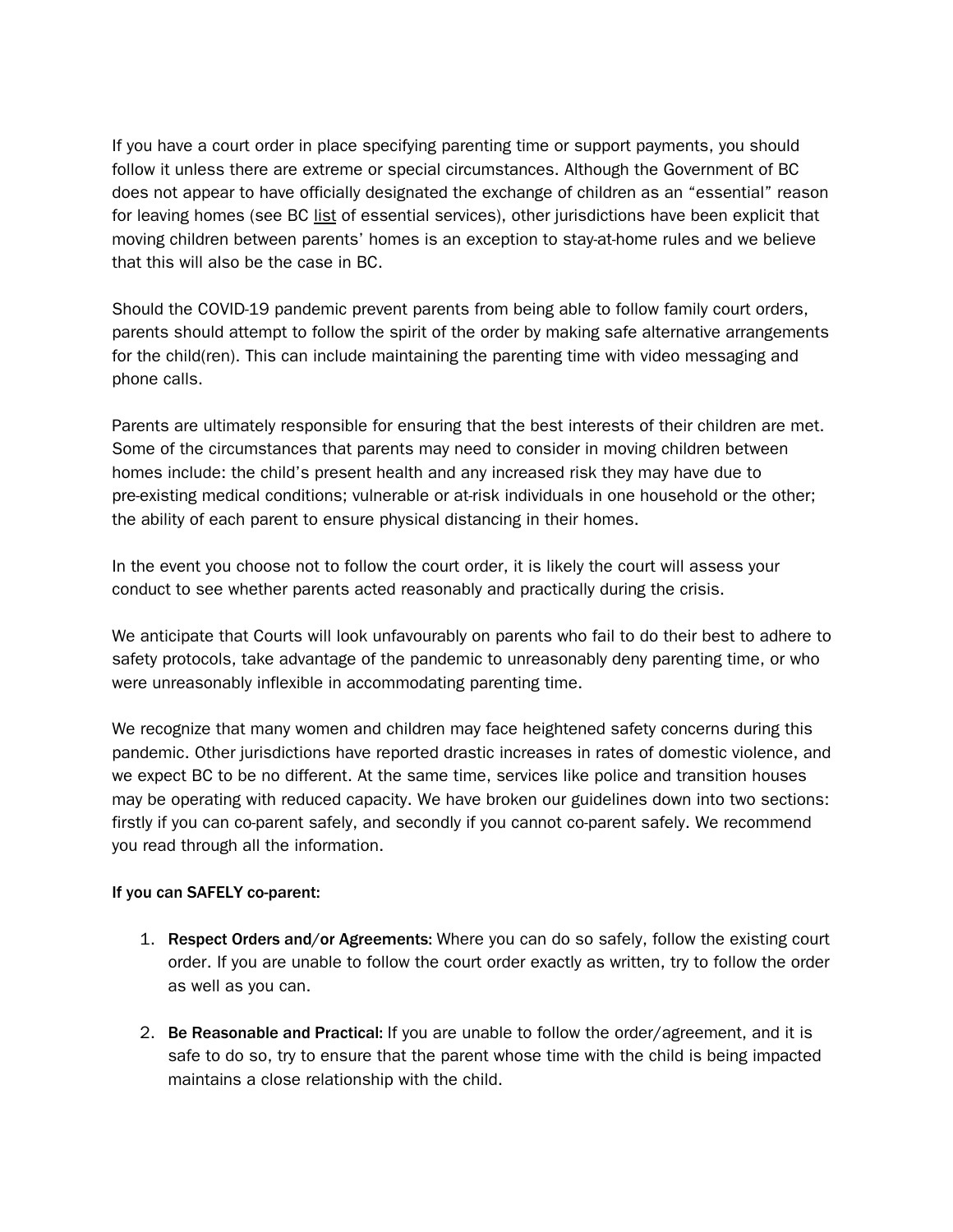If the current order requires that one parent use public transit to bring the child to the other parent, consider whether alternative arrangements can be made. Perhaps one longer visit would be easier to organise than two shorter visits and would minimise the number of times that the child has to be transported. Many children have a short attention span for conversations over video conferences so consider whether there are other fun activities that can take place online. Here are some examples:

- books and movies can be shared through FaceTime, Zoom, Skype, WhatsApp, or telephone
- many videogames and card games can be played online with video conferencing functions
- 3. Be Proactive: If communication with the co-parent is possible, try to develop a plan for what steps each of you will take to protect the child and each other from exposure to COVID-19. Both parents have an obligation to share information about their care of the child and both parents should immediately inform the other of any symptoms, or if they themselves may be exposed.
- 4. Document Any Changes: If you and the other parent agree to make alternative arrangements for your child during the pandemic, document the reasons for the change and how long you expect the changes to last (e.g. "until government public health restrictions are lifted"). We recommend this be done in writing. While a signed agreement is preferable, emails or text messages can document what is being agreed to as a revised parenting/support arrangement for this period of time.

#### If co-parenting is UNSAFE

1. Prioritize Safety: If you are in imminent danger, call 911. When speaking with the police you may want to request a Peace Bond to prevent the other person from contacting you.

If you need to flee an unsafe situation, dial 211 and ask for VictimLink; a support worker can help you safety plan and connect you with resources to help keep you safe.

- 2. Protection Orders: The BC Courts continue to hear urgent applications, including for protections orders. [Protection](https://pubsdb.lss.bc.ca/pdfs/pubs/For-Your-Protection-eng.pdf) order[s](https://pubsdb.lss.bc.ca/pdfs/pubs/For-Your-Protection-eng.pdf) are available when someone is experiencing family violence and there is a risk of future violence. The email addresses for filing urgent applications follow below.
- 3. Varying Your Order: The BC Courts will hear applications they classify as urgent, and they are in the process of expanding matters they will hear so please continue to check in with their website. While your situation might be urgent, be aware that the court may not find it is urgent under their limited operations at this time. The first step in bringing any application during this period is convincing a judge that your matter is urgent.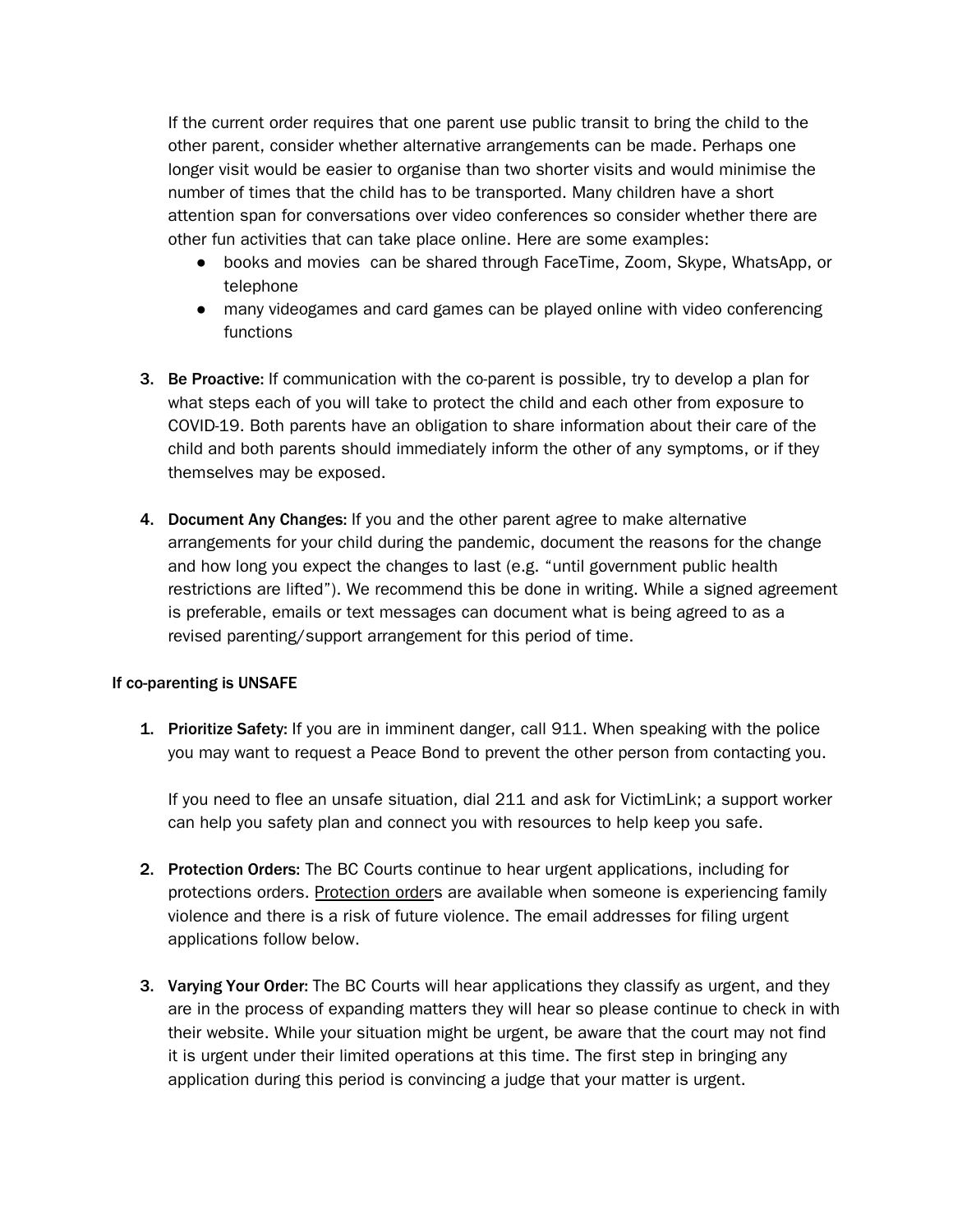Courts may hear applications to vary orders regarding parenting time and agreements in certain circumstances. The Court may also hear urgent orders involving communication between the parties.

We anticipate that Courts will not consider parents' subjective fears that a child should not be moving between homes during the pandemic, or that another parent may not be as compliant with health advisories as they are, will be enough to meet the test for urgency. However, where a parent can bring clear examples of how a child's health is being endangered due to family violence or health concerns they may be able to obtain a change in their order through this process.

- 4. Denial of Parenting Time: The denial of parenting time is a serious step. If you do deny parenting time, you may be called upon in court in the future to justify your denial and a judge will decide whether or not the denial was wrongful or not. Please review sections 61 and 62 of the [Family](http://www.bclaws.ca/civix/document/id/complete/statreg/11025_04) Law Act.
- 5. If there are fluctuations to your custody arrangement, consider how the court will interpret it. While you are working hard to adjust to these times, try to be generous in your actions and document your communications in writing as though they may be read in court someday. We anticipate that family law judges will expect there to be fluctuations during this time, and will take seriously the concerns that are raised about parents who were highly inflexible during this time.
- 6. Keep Yourself Informed: The BC Government has released a BC COVID-19 app where you can receive updates, obtain answers to frequently asked questions, follow BC statistics, and screen yourself for symptoms. Parents can model these positive behaviours for their children. If possible, try to limit how often you check COVID-19 media updates to twice per day, and from reliable news sources.

#### To track the updates of the BC Courthouse click [here](https://www2.gov.bc.ca/gov/content/justice/courthouse-services/courthouse-roles/court-registry-services)

#### COVID-19 INFORMATION AS OF May 8, 2020:

The Court released changes to their operations as of April 28, 2020. Please see [eNews,](https://www.provincialcourt.bc.ca/enews/enews-28-04-2020) updated Notice to the Profession and Public: [NP19](https://www.provincialcourt.bc.ca/downloads/Practice%20Directions/NP%2019%20COVID-19%20Suspension%20of%20Regular%20Court%20Operations.pdf) and Criminal Practice Direction [CRIM](https://www.provincialcourt.bc.ca/downloads/Practice%20Directions/CRIM%2012%20Criminal%20Pre-Trial%20Conferences%20During%20COVID-19.pdf) 12: Criminal Pre-Trial Conferences During COVID-19, for details.

Family and child protection case conferences and small claims settlement conferences originally scheduled from May 19 to July 3, 2020 will be heard by telephone or videoconference on the date originally set. The Court will contact parties with connection details and let them know if their start time will be changed.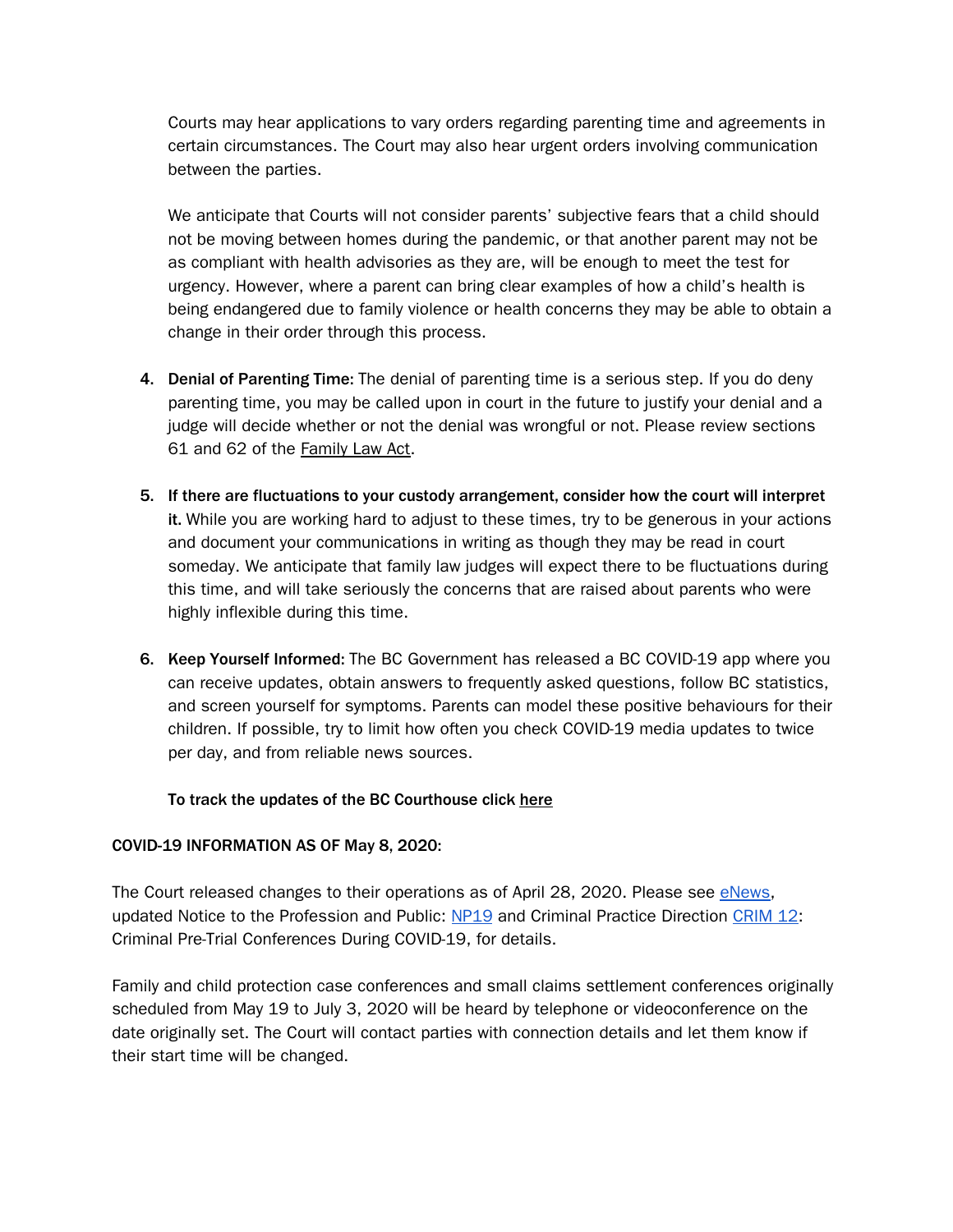Family, child protection, and small claims trials set from May 19 to July 3 will be converted to conferences in which settlement and/or ways to proceed will be discussed. Parties who had matters scheduled from March 16 to May 16, 2020 but adjourned are also being contacted by the Court to schedule case conferences.

At the moment no in-person trials can be accommodated, unless otherwise ordered by a judge.

To contact Legal Aid to make an application or seek help with an urgent problem relating to a family court matter that has been adjourned in response to the current COVID-19 situation, please call your local Legal Aid office or call 1-866-577-2525 (BC wide) or 604-408-2172 (greater Vancouver).

Applications to a judge for determining on the record if a matter is urgent can be sent:

- by email, phone or mail to the applicable local court [registry](https://www2.gov.bc.ca/gov/content/justice/courthouse-services/courthouse-locations); or,
- by fax to fax filing registries (see GEN 01 Practice [Direction](https://www.provincialcourt.bc.ca/downloads/Practice%20Directions/GEN%2001%20Fax%20Filing%20Registries%20-%20Family%20and%20Small%20Claims.pdf)).

If a judge determines that a matter is urgent, a hearing/trial will be scheduled with all participants appearing by telephone. The hearing/trial will not be in person.

The Provincial Court registries are not accepting any new, non-urgent family filings until further notice, except for the following:

- Change of address (PFA 053)
- Notification from counsel advising change of counsel (PFA 053 or letter)
- Financial statements
- Proof of service
- Consent orders and written agreements
- Subpoenas
- Consent to change trial date (Rule 11(1) [Provincial](http://www.bclaws.ca/civix/document/id/complete/statreg/417_98_01#rule14) Court (Family Rules))
- Consent to transfer court file (Rule 19(5) [Provincial](http://www.bclaws.ca/civix/document/id/complete/statreg/417_98_01#rule14) Court (Family Rules))
- Orders made by the Provincial Court
- Victoria Early Resolution and Case Management Model (Victoria only):
	- Form E Certificate of Service
	- Form N Application for Family Law Matter Consent Order
	- Form D Financial Statements
	- $\circ$  Form H Application for Case Management (only for consent applications)
	- $\circ$  Form A Notice to Resolve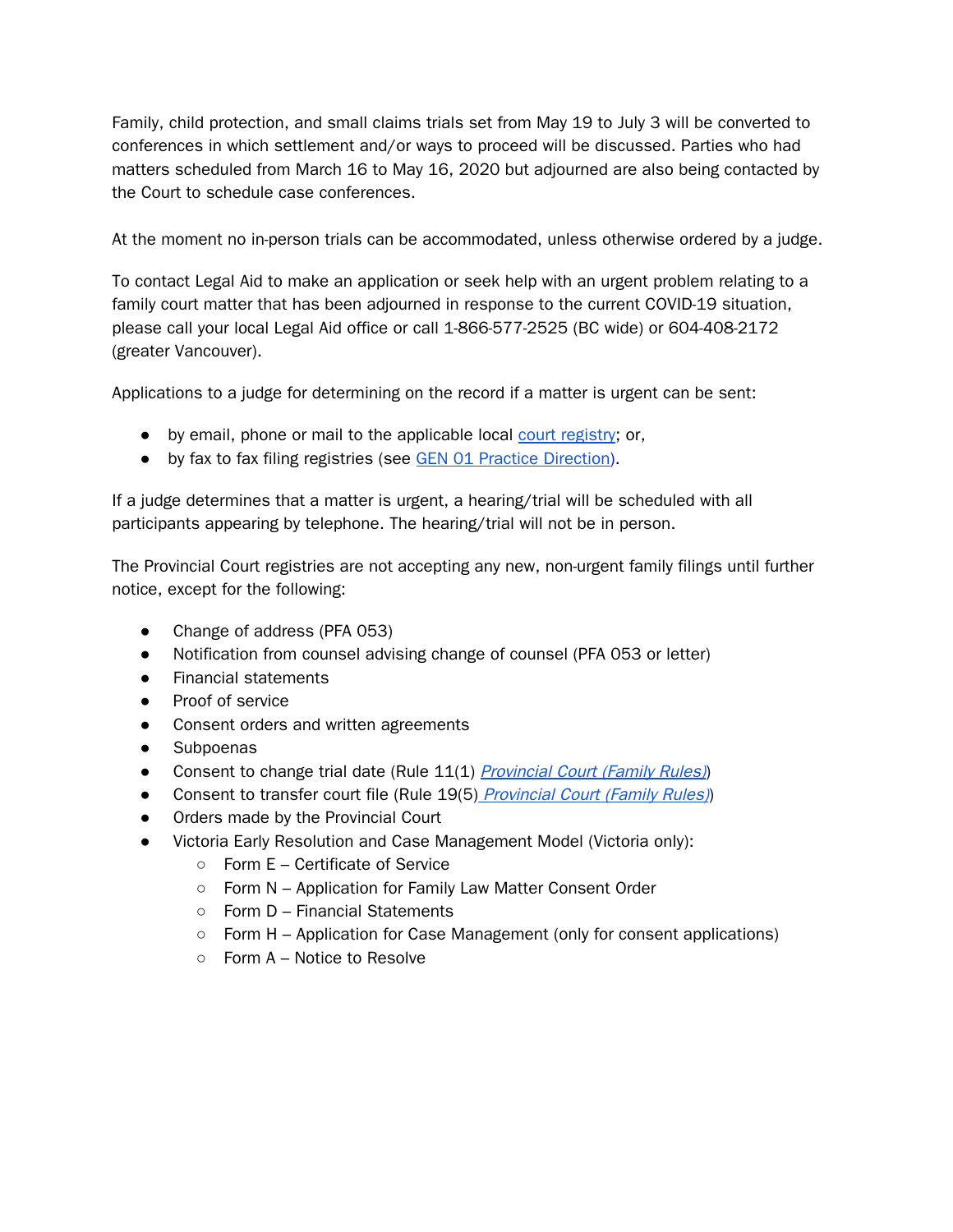# BC Case Law Regarding Parenting During COVID-19

## J.W. v C.H., 2020 BCPC  $52 - 1$  (Lee J)

I. This case summarized the court's response to the COVID-19 virus and classified what will be deemed an urgent matter during these times. The Judge set out examples of what may be considered urgent by the court, including:

a. An imminent plan to relocate with a child or to remove a child.

b. An imminent or recent threat of family violence against a family member.

c. An imminent threat that a party may be arrested or committed to jail.

d. An imminent risk of irreparable harm, including undue financial loss, if an application is not heard at this time.

Further, the court decided "a matter is not urgent if the order sought has no immediate consequence. ..."

II. "Parenting arrangement orders continue in effect and should be complied with. However, the parties must also be practical and exercise their common sense. A child should not be exposed to unreasonable risk but at the same time, COVID-19 is not an excuse to deny a person from having scheduled time with a child when there is no reasonable basis for doing so. This will be a difficult balancing act because the best interests of a child includes a consideration of the child's health and safety. Given COVID-19 and the threat it poses to the child, a person's right to time with a child could be considered of less importance despite the terms of an existing court order."

III. The Court explained that emergency motions may be made, but there is not a presumption that given the circumstances of the COVID-19 crisis there will automatically be a suspension of in-person parenting time. In addition, not all matters relating to COVID-19 will result in an urgent hearing.

## **Johansson v Janssen, 2020 BCSC 469 – 1 (N Smith J)**

I. The Judge concluded that this matter was not urgent because an order requiring return of the children from Germany to British Columbia would have no immediate practical consequences given that the children could not return due to international travel restrictions.

## V.C.S. v T.S., 2020 BCPC 60 (Malfair J)

I. This case was about an application from the father for the return of the children from Pitt Meadows to Prince George. The mother was concerned with exposure to COVID-19 and did not return the children, which violated their parenting arrangement. The Judge decided that given the circumstances, (pre-existing parenting time orders, safety precautions, private motor vehicle transportation, food packed from home, handwashing, etc.) the risk of transmission of the virus was minimal and therefore the children were ordered to be returned.

## L.R. v A.L., 2020 BCPC 72 (McQuillan J)

I. This case was an application from the father to enforce the pre-existing order of equal parenting time when the mother had been withholding the child because of the father's failure to administer asthma medication as prescribed. The Judge took this issue into account because it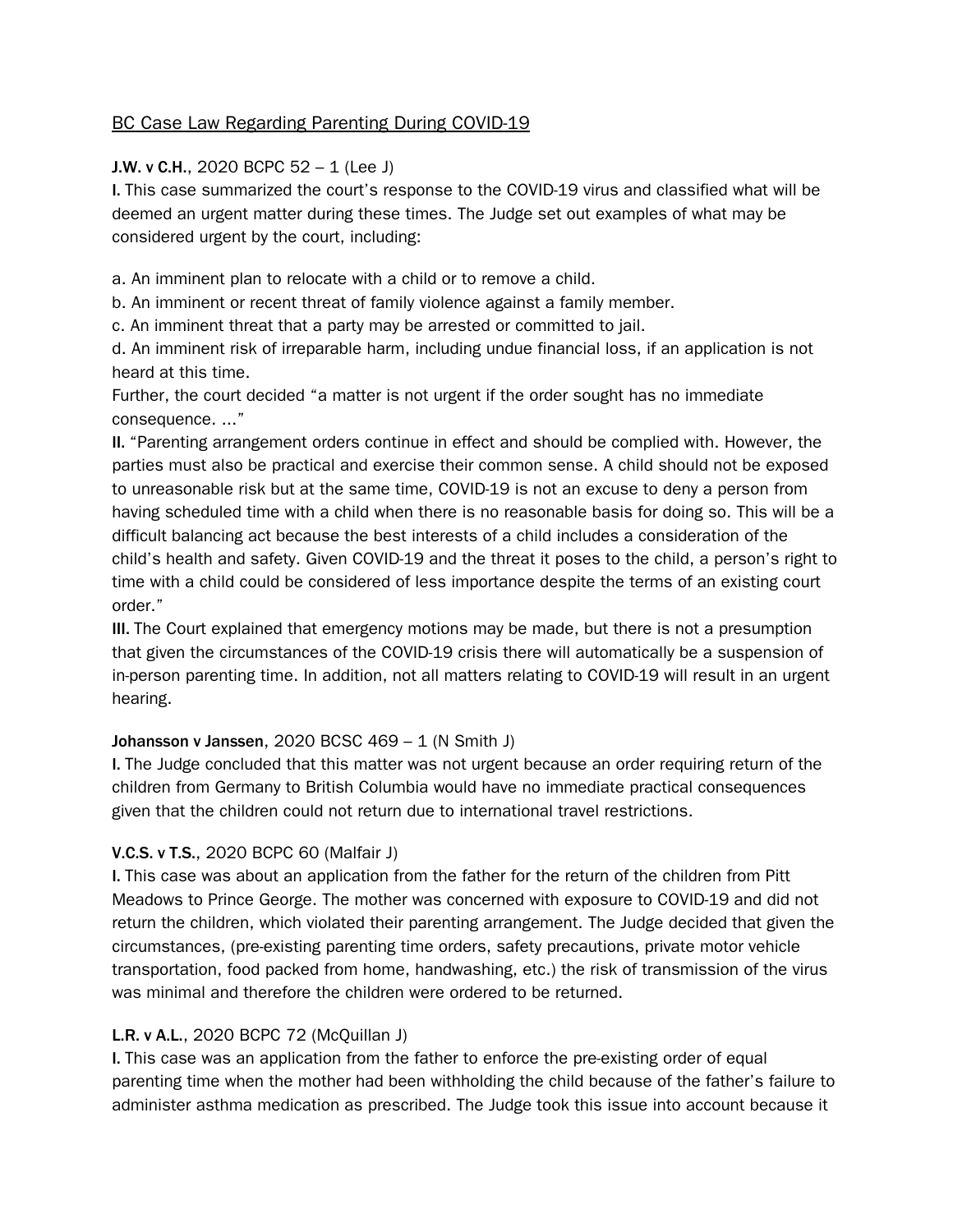directly relates to the child's physical safety and well-being, therefore the denial of the father's parenting time was not deemed to be wrongful.

II. However, the Judge decided that the interim parenting schedule would remain in effect as long as school remains closed or the parents reach an alternative agreement, as long as the father complies with the required asthma treatment.

# N.J.B. v S.F., 2020 BCPC 53 (McQuillan J)

I. The applicant mother sought enforcement of an Order for parenting time after the father had been denying her parenting time in light of his concern that the mother would have difficulty complying with safety measures during COVID-19. He argued that her issues with mental health, lack of parenting skills, and substance abuse would give rise to this difficulty of compliance. Due to a lack of evidence to support the father's claims specifically related to COVID-19, in addition to the prearranged agreement that the mother's parenting time would be supervised, he was required to comply with the Order, although the previous denial was found not to be wrongful. Additionally, the Judge took judicial notice of public health guidelines, which include social distancing, frequent washing of hands and avoiding non-essential travel, which were used as evidence from the father to explain what recommendations parents are urged to follow, even though they were not in the form of an expert report and came from a doctor.

## S.B. v M.P., 2020 BCPC 68 (Wingham J)

I. This case dealt with the father's application for the return of the children when they were travelling abroad with the mother and did not return home on the agreed upon date because of safety concerns regarding COVID-19. The Judge relied on Ontario cases regarding international travel in deciding that the circumstances of the return home (at least two stopovers in American airports and 14 hours of travel) was a risk to the children that was unnecessary and not in their best interest.

II. The Judge found that a relationship with the father could be maintained and fostered through continued electronic communication, including FaceTime, while the children remained abroad until travel restrictions are lifted.

## T.C. v R.E., 2020 BCPC 65 (Bond J)

I. This case dealt with the father's application for a drastic change in parenting time (50/50 instead of weekends) and location (Maple Ridge instead of Vancouver) during the pandemic. The Judge granted the change in location but did not contemplate any drastic changes in the parenting schedule, therefore it remained the same. The Judge commented that parents must communicate effectively in order to co-parent successfully. Specifically, in this case the father failed to inform the mother about his circumstances and intentions in regards to protection against COVID-19 in the new location, which should have been disclosed to her before the court date.

## S.R. v M.G., 2020 BCPC 57 (Bond J)

I. This case decided on an application from the mother to return the child in accordance with the